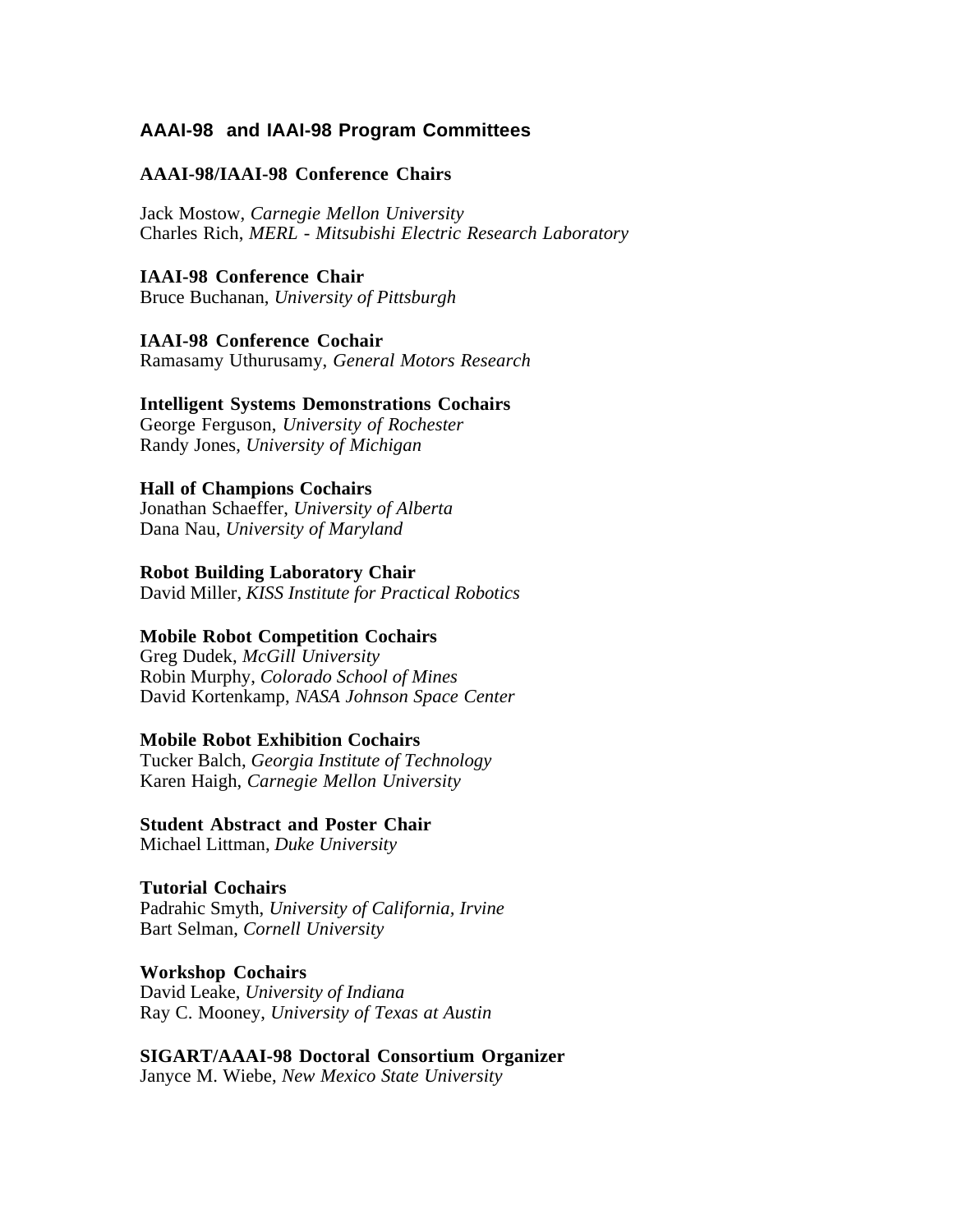### **Senior Program Committee Members**

Gautam Biswas, *Vanderbilt University* Piero P. Bonissone, *General Electric Corporate Research & Development* Alex Borgida, *Rutgers University* Craig Boutilier, *University of British Columbia* James Crawford, *i2 Technologies* Susan L. Epstein, *Hunter College* David W. Etherington, *University of Oregon* Tim Finin, *University of Maryland, Baltimore County* Ken Forbus, *Northwestern University* Eugene C. Freuder, *University of New Hampshire* Moises Goldszmidt, *SRI International* Jonathan Gratch, *University of Southern California* Russell Greiner, *University of Alberta* Jim Hendler, *University of Maryland* Haym Hirsh, *Rutgers University* Eric Horvitz, *Microsoft Research* Craig A. Knoblock, *University of Southern California* Kurt Konolige, *SRI International* Karen Lochbaum, *U S WEST Advanced Technologies* Johanna D. Moore, *University of Pittsburgh* Leora Morgenstern, *IBM TJ Watson Research Center* Karen Myers, *SRI International* Fernando C. Pereira, *AT&T Laboratories-Research* Bruce Porter, *University of Texas at Austin* Reid Simmons, *Carnegie Mellon University* Devika Subramanian, *Rice University* Rich Sutton, *University of Massachusetts, Amherst* Milind Tambe, *University of Southern California*

### **Program Committee Members**

Chinatsu Aone, *SRA International* Ron Arkin, *Georgia Institute of Technology* Lars Asker, *Stockholm University* Fahiem Bacchus, *University of Waterloo* Shumeet Baluja, *Justsystem Pittsburgh Research Center* Chitta Baral, *University of Texas at El Paso* Andy Barto, *University of Massachusetts* Michael Beetz, *University of Bonn* Richard K. Belew, *University of California, San Diego* Larry Birnbaum, *Northwestern University* Jim Blythe, *University of Southern California* Pete Bonasso,*Texas Robotics & Automation Center* Justin Boyan, *Carnegie Mellon University* Jeff Bradshaw, *Institute for Human and Machine Cognition*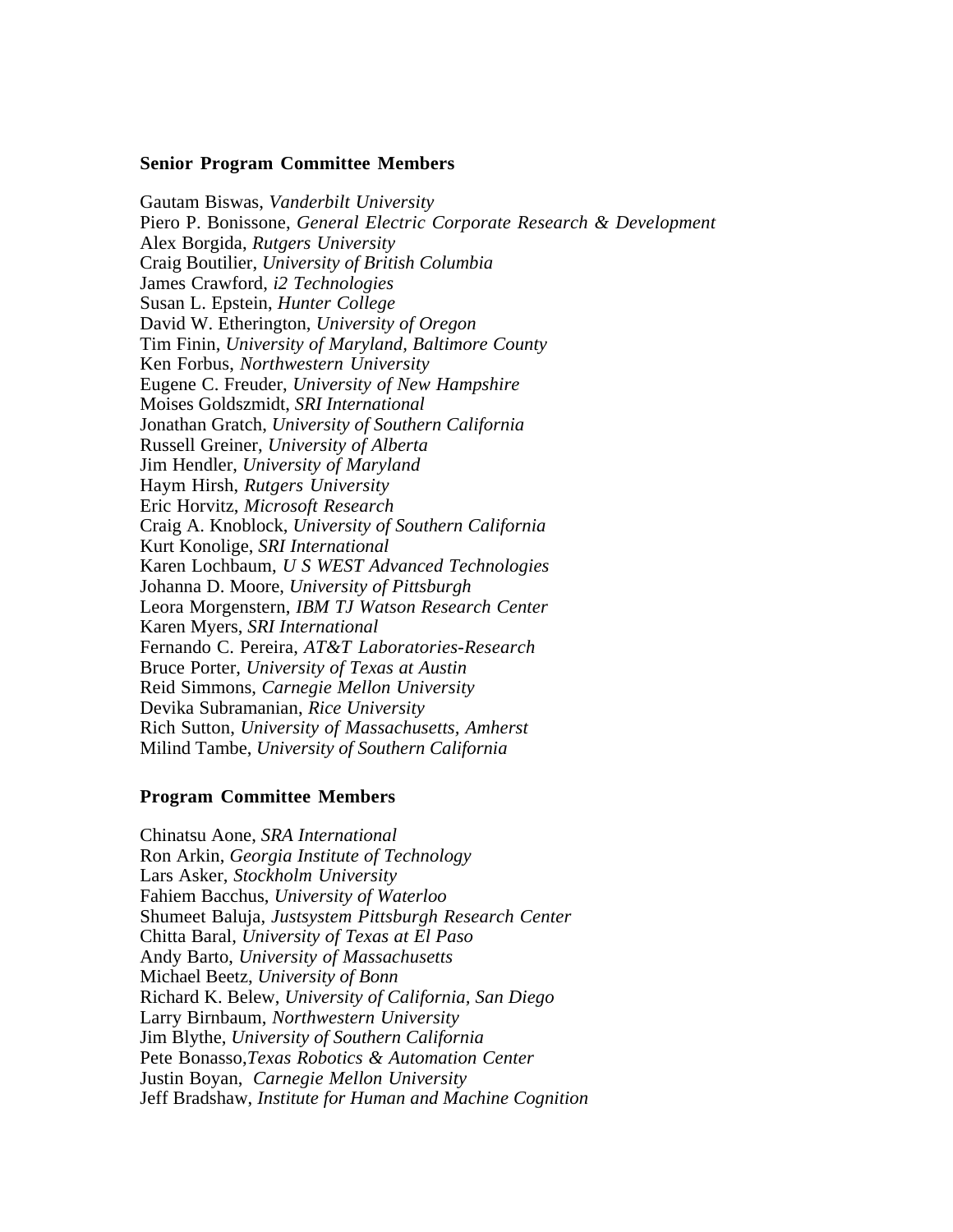Ronen Brafman, *Ben Gurion University* Karl Branting, *University of Wyoming* Eric Brill, *Johns Hopkins University* Carla E. Brodley, *Purdue University* Wolfram Burgard, *University of Bonn* Marco Cadoli, *Universitá di Roma "La Sapienza"* Claire Cardie, *Cornell University* Anthony R. Cassandra, *Microelectronics and Computer Technology Corporation* B. Chandrasekaran, *Ohio State University* Mike Chantler, *Heriot-Watt University* David Maxwell Chickering, *Microsoft Research* Steve Chien, *Jet Propulsion Laboratory* Luca Chittaro, *Universita di Udine* Jennifer Chu-Carroll, *Bell Laboratories* Dan Clancy, *NASA Ames/Caelum Research* Peter Clark, *The Boeing Company* Gary Cottrell, *University of California, San Diego* Richard Crouch, *University of Nottingham* Ido Dagan, *Bar Ilan University* Mukesh Dalal, *i2 Technologies* Adnan Darwiche, *American University of Beirut* Ernie Davis, *New York University* Giuseppe De Giacomo, *Universitá di Roma "La Sapienza"* Johan De Kleer, *Xerox Palo Alto Research Center* Rina Dechter, *University of California, Irvine* James Delgrande, *Simon Fraser University* Marie desJardins, *SRI International* Tom Dietterich, *Oregon State University* Pedro Domingos, *Instituto Superior Tecnico* Richard Doyle, *Jet Propulsion Laboratory* Brian Drabble, *University of Oregon* Denise Draper, *Rockwell Palo Alto Laboratory* Didier Dubois, *Universite Paul Sabatier* Oliver M. Duschka, *Stanford University* Charles Elkan, *University of California, San Diego* John Everett, *Xerox Palo Alto Research Center* Matthew Evett, *Florida Atlantic University* Boi Faltings, *Swiss Federal Institute of Technology* Adam Farquhar, *Stanford University* Usama Fayyad, *Microsoft Research* Ronen Feldman, *Bar-Illan University* Dieter Fox, *University of Bonn* Nir Friedman, *University of California, Berkeley* Hector Geffner, *Universidad Simon Bolivar* Dan Geiger, *Microsoft Research* Melinda T. Gervasio, *Institute for the Study of Learning and Expertise* Yolanda Gil, *University of Southern California/Information Sciences Institute* Andy Golding, *MERL - A Mitsubishi Electric Research Laboratory* Diana Gordon, *Naval Research Laboratory*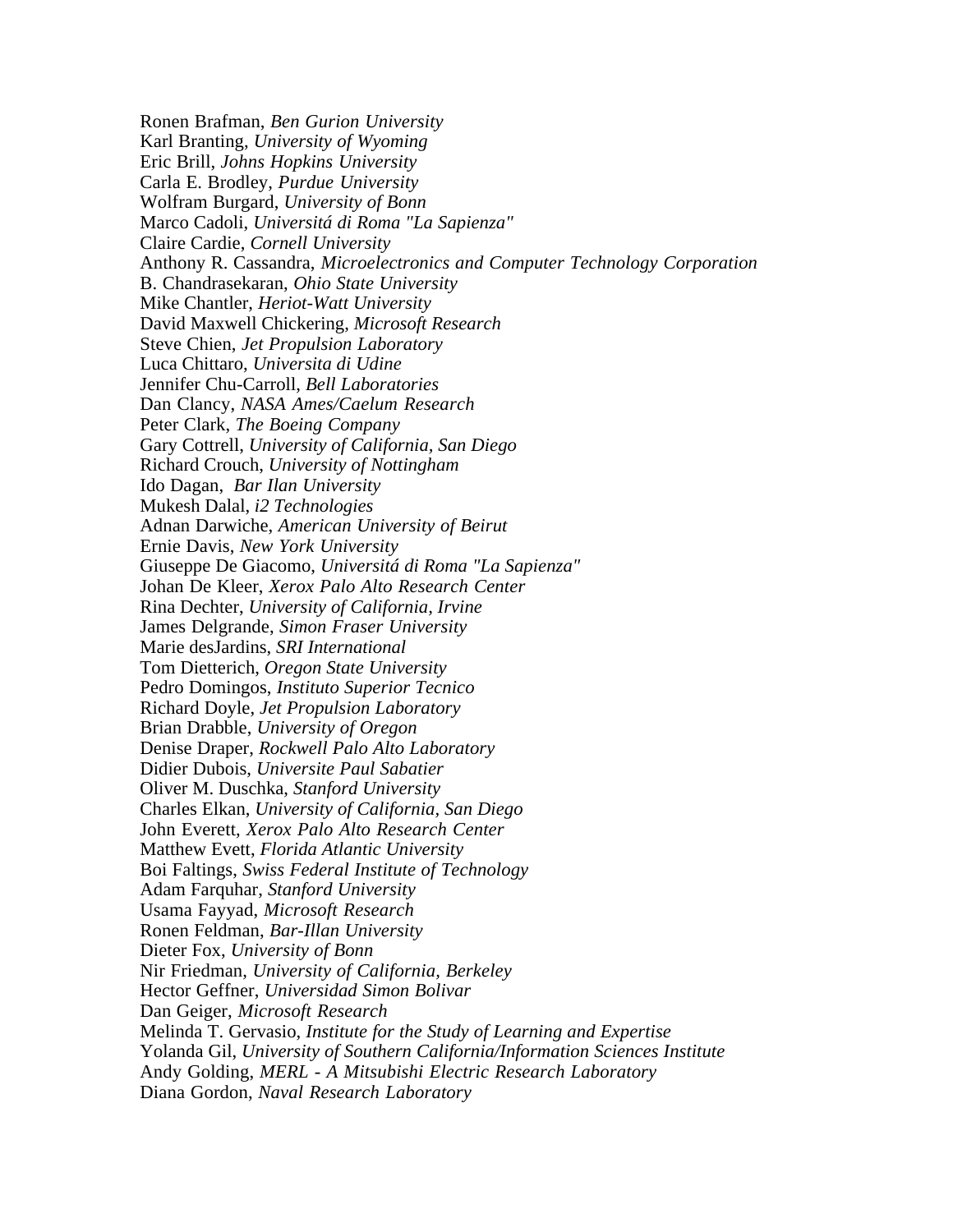Georg Gottlob, *Technische Universitaet Wien* Lloyd Greenwald, *University of Pennsylvania* Adam Grove, *NEC Research Insitute* Bill Grundy, *University of California, San Diego* Peter Haddawy, *University of Wisconsin, Milwaukee* Larry Hall, *University of South Florida* Steve Hanks, *University of Washington* Marti Hearst, *University of California, Berkeley* Peter Heeman, *Oregon Graduate Institute* Tad Hogg, *Xerox Palo Alto Research Center* Ian Horswill, *Northwestern University* John Horty, *University of Maryland* Adele Howe, *Colorado State University* Chun-Nan Hsu, *Arizona State University* Jane Yung-jen Hsu, *National Taiwan University* Michael Huhns, *University of South Carolina* Yumi Iwasaki, *Stanford University* Sverker Janson, *Swedish Institute of Computer Science* Thorsten Joachims, *Universitaet Dormund* Mark Johnson, *Brown University* W. Lewis Johnson, *University of Southern California/Information Sciences Insitute* Ari K. Jonsson, *RIACS/NASA Ames Research Center* Dan Jurafsky, *University of Colorado* Leslie Kaelbling, *Brown University* Subbarao Kambhampati, *Indian Institute of Science* G. Neelakantan Kartha, *i2 Technologies* Henry Kautz, *AT&T Laboratories* Andy Kehler, *SRI International* Hiroaki Kitano, *Sony Computer Science Laboratory* Sven Koenig, *Georgia Institute of Technology* Daphne Koller, *Stanford University* David Kortenkamp, *Metrica Inc Robotics and Automation Group* Jana Kosecka, *University of California, Berkeley* Sarit Kraus, *Bar-Ilan University and University of Maryland* Nicholas Kushmerick, *Dublin City University* James Lester, *North Carolina State University* Alon Levy, *University of Washington* Diane Litman, *AT&T Laboratories* Sridhar Mahadevan, *Michigan State University* Heikki Mannila, *University of Helsinki* Daniel Marcu, *University of Southern California/Information Sciences Institue* Shaul Markovitch, *Technion* Maja J. Mataric, *University of Southern California/Information Sciences Institue* James Mayfield, *Johns Hopkins University APL* Andrew McCallum, *Justsystem Pittsburgh Research Center* Robert McCartney, *University of Connecticut* Sheila McIlraith, *Stanford University* Donald P. McKay, *Lockheed Martin* Chris Mellish, *University of Edinburgh*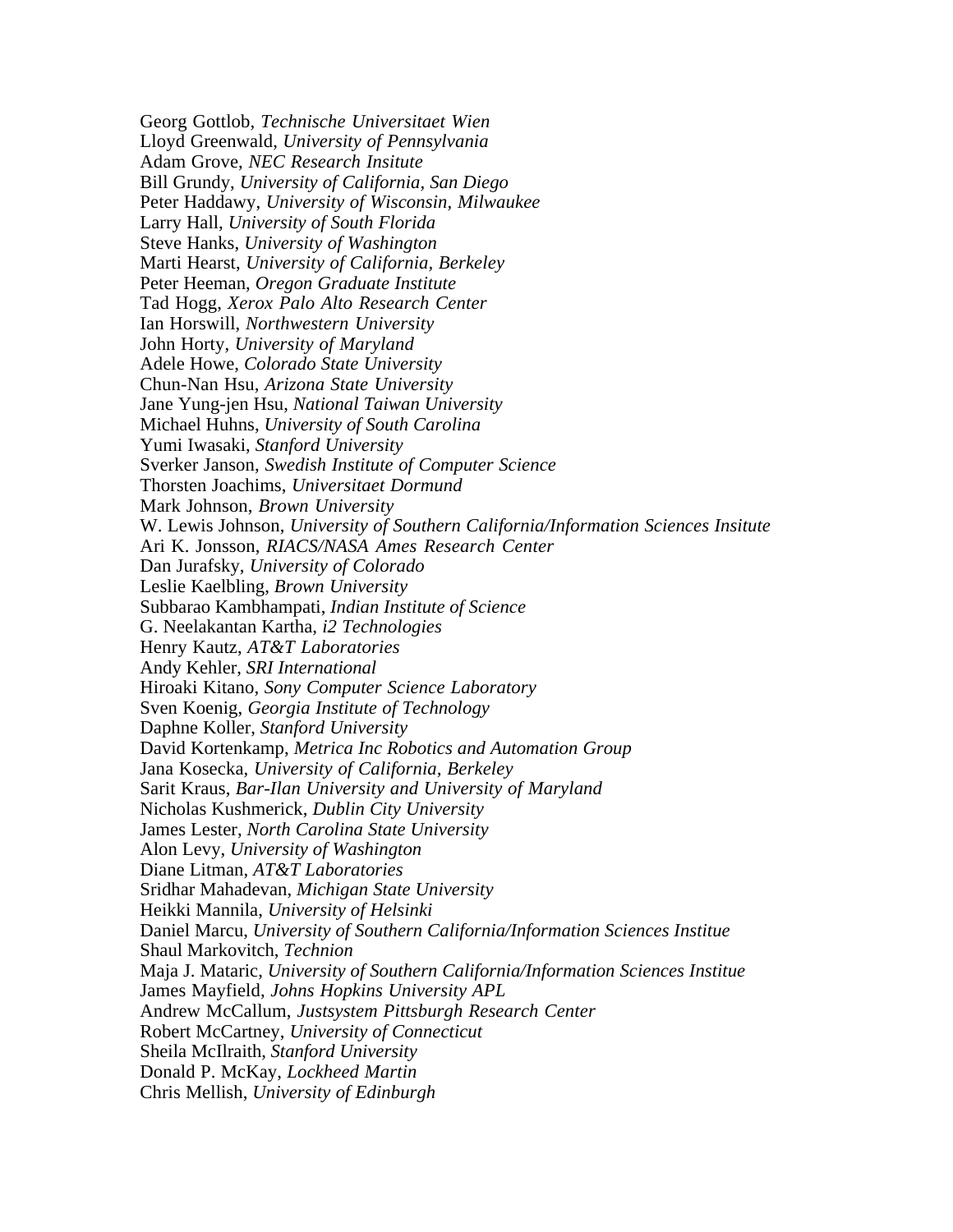Robert C.Moore, *SRI International* Alice Mulvehill, *GTE/BBN Technologies* Robin R. Murphy, *Colorado School of Mines* Nicola Muscettola, *NASA Ames Research Center* David Musliner, *Honeywell Technology Center* John Mylopoulos, *University of Toronto* Christine H. Nakatani, *AT&T Laboratories* Dana Nau, *University of Maryland* Pandurang Nayak, *NASA Ames Research Center* Eric Neufeld, *University of Saskatchewan* Ann Nicholson, *Monash University* Illah Nourbakhsh, *Carnegie Mellon University* Werner Nutt, *Hebrew University of Jerusalem* Cecile Paris, *CSIRO Mathematical and Information Sciences* Ron Parr, *University of California, Berkeley* Peter Patel-Schneider, *Bell Laboratories* Joseph Pemberton, *ISX Corporation* Mark Alan Peot, *Stanford University* Enric Plaza i Cervera, *IIIA-AI Research Insitute,CSIC* David Poole, *University of British Columbia* Malcolm Pradhan, *University of Adelaide* Foster Provost, *Bell Atlantic Science and Technology* Jean-Francois Puget, *ILOG* Ashwin Ram, *Georgia Institute of Technology* Owen Rambow, *Univesite Paris* R. Bharat Rao, *Siemens Corporate Research* Philip Resnik, *University of Maryland* Jeff Rickel, *University of Southern California/Information Science Institute* Justinian Rosca, *Siemens Corporate Research* Francesca Rossi, *Universitá di Pisa* Dan Roth, *University of Illinois, Urbana-Champaign* Nicolas Rouquette, *Jet Propulsion Laboratory* Daniela Rus, *Dartmouth University* Enrique H. Ruspini, *SRI International* Alessandro Saffiotti, *Universite Libre de Bruxelles* Mehran Sahami, *Stanford University* Tuomas Sandholm, *Washington University* Ethan Scarl, *Boeing Defense and Space* Jonathan Schaeffer, *University of Alberta* Robert Schapire, *AT&T Laboratories* Torsten Schaub, *University of Potsdam* Thomas Schiex, *Institut National de la Recherche Agronomique* Robert C. Schrag, *Information Extraction and Transport* Dale Schuurmans, *University of Pennsylvania* Bart Selman, *Cornell University* Sandip Sen, *University of Tulsa* Ross D. Shachter, *Stanford University* Yuval Shahar, *Stanford University* Wei-Min Shen, *University of Southern California/Information Sciences Institute*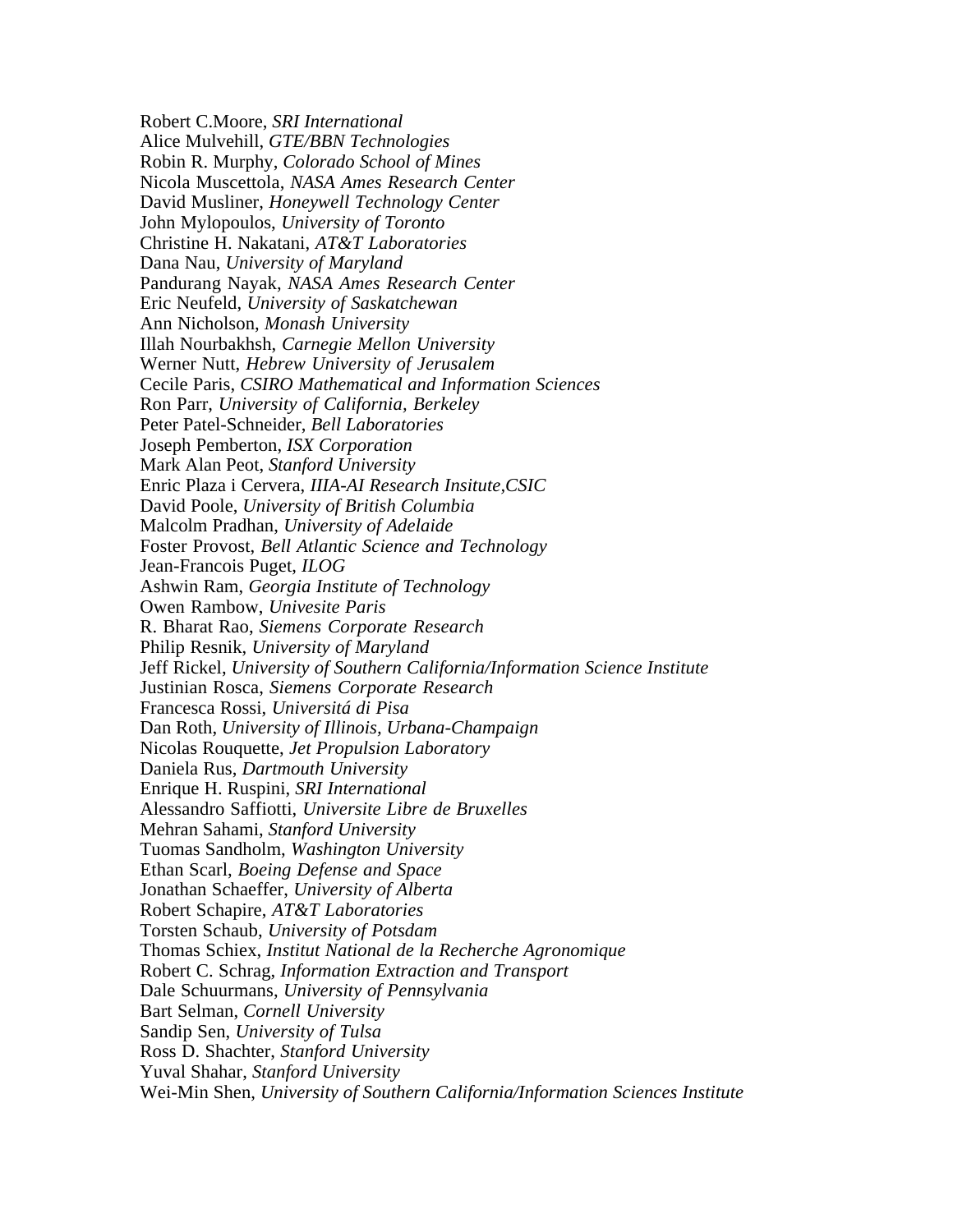Yoav Shoham, *Stanford University* Moninder Singh, *University of Pennsylvania* Satinder Singh, *University of Colorado* Wolfgang Slany, *Technische Universitaet Wien* David E. Smith, *NASA Ames Research Center* Stephen F. Smith, *Carnegie Mellon University* Lee Spector, *Hampshire College* Peter Spirtes, *Carnegie Mellon University* Anthony Stentz, *Carnegie Mellon University* Bill Swartout, *University of Southern California/Information Sciences Institute* Katia Sycara, *Carnegie Mellon University* Prasad Tadepalli, *Carnegie Mellon University* Gerald Tesauro, *IBM Research TJ Watson Research Center* Daniele Theseider Dupre, *Universita di Torino* Richmond H. Thomason, *University of Pittsburgh* Sebastian Thrun, *Carnegie Mellon University* Geoff Towell, *Siemens Corporate Research* David R. Traum, *University of Maryland* John K. Tsotsos, *University of Toronto* Peter van Beek, *University of Alberta* Frank van Harmelen, *Vrije Universiteit* Moshe Vardi, *Rice University* Manuela Veloso, *Carnegie Mellon University* K. Vijay-Shanker, *University of Delaware* Marilyn Walker, *AT&T Laboratories* Tob Walsh, *University of Strathclyde* Rich Washington, *NASA Ames Research Center* Takashi Washio, *Osaka University* Bonnie Webber, *University of Pennsylvania* David E. Wilkins, *SRI International* Mary-Anne Williams, *University of Newcastle* Michael Wolverton, *SRI International* Michael J. Wooldridge, *University of London* Qiang Yang, *Simon Fraser University* David Yarowsky, *Johns Hopkins University* John Yen, *Texas A & M University* Makoto Yokoo, *NTT Communication Science Labs* R. Michael Young, *Carnegie Mellon University* Nevin L. Zhang, *Hong Kong University of Science and Technology* Feng Zhao, *Xerox Palo Alto Research Center* Shlomo Zilberstein, *University of Massachusetts*

### **1998 Auxiliary Reviewers**

Yngvi Bjornsson Charles Callaway Diego Calvanese Urszula Chajewska Johnny Chen Craig W. Codrington